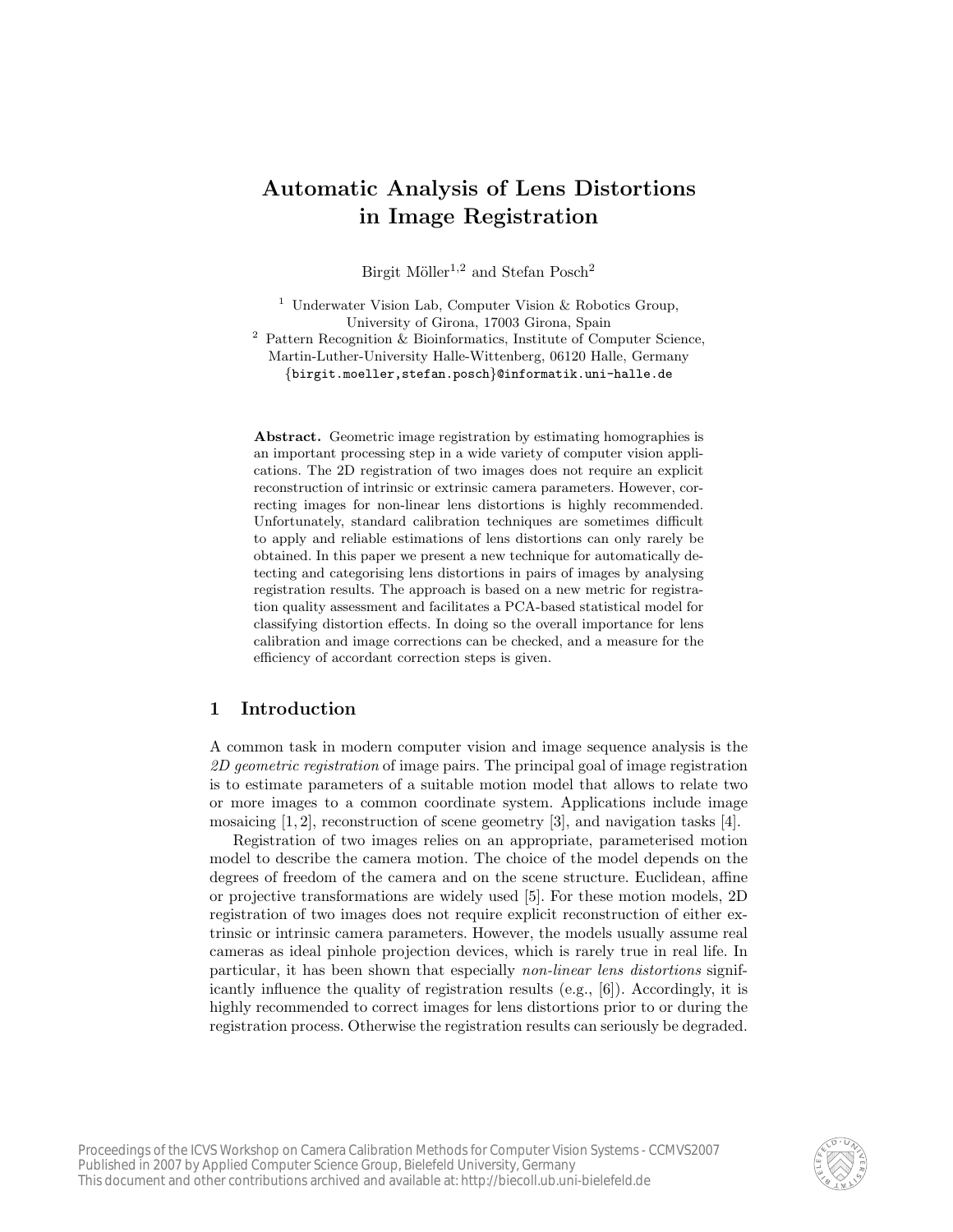In literature a large variety of approaches to robustly calibrate lens distortion parameters are described. Basically, two different principal methodologies emerged over time. On the one hand, cameras and lenses are calibrated employing calibration patterns [7]. On the other hand specific structures in an image, such as straight lines, are used for parameter estimation [8]. Theses pattern- and structure-based calibration algorithms usually provide high accuracy and reliable correction of distortions, however can sometimes not be applied. Especially in domains where calibration patterns are difficult to use (e.g., underwater), or in case of changing internal parameters (e.g., zoom) camera calibration often has to rely on self-correction techniques (c.f. [9]). However, until now these have often shown a lack of robustness and stability. Accordingly, a reliable estimation of lens distortions in these fields is a challenging task, and errors frequently occur. In this situation it is advisable to check the quality of calibration and distortion correction results to facilitate appropriate measures in subsequent processing.

In this paper we present a new approach to facilitate such consistency checks. The overall goal of our work aims at an automatic assessment of the registration quality between two aligned images. This includes an identification of different underlying error sources that cause misalignments and visual artifacts (cf. [10]). Especially lens distortions have shown to have a significant influence on the quality of a registration result. Usually they cannot be handled adequately during registration. Accordingly, one fundamental building block in a general quality assessment procedure is the automatic detection and categorisation of lens distortions. The work discussed here presents a case study of a statistical approach towards this goal. Our proposed algorithm consists of two main phases. First, the overall quality of registration is assessed. For this step we propose a new quality metric with high local sensitivity [10]. The results of this first phase are so-called *quality maps* representing the local similarity between two registered images, and yielding the starting point for the second phase. Within this phase a thorough analysis of the error distributions in the maps is performed. Lens distortions turned out to cause striking error patterns in the quality maps. These patterns are used to classify the amount of lens distortions in the images. The various patterns are characterised in terms of a PCA-based statistical model, which allows to automatically assess lens distortions in registration results.

The remainder of this paper is organised as follows. In the subsequent section a brief overview over state-of-the-art research in registration quality assessment and lens distortion treatment is given. Section 3 introduces the basic principals of our new registration quality metric, and in Section 4 our statistical approach for lens distortion analysis is discussed. The outcomes of several experimental studies are presented in Section 5, and the paper is closed with a conclusion and an outlook on ongoing and future work in Section 6.

# 2 Related Work

Non-linear lens distortions and their impact in geometric scene reconstruction and camera motion recovery are well-studied topics in the computer vision com-

 $\mathfrak{D}$ 

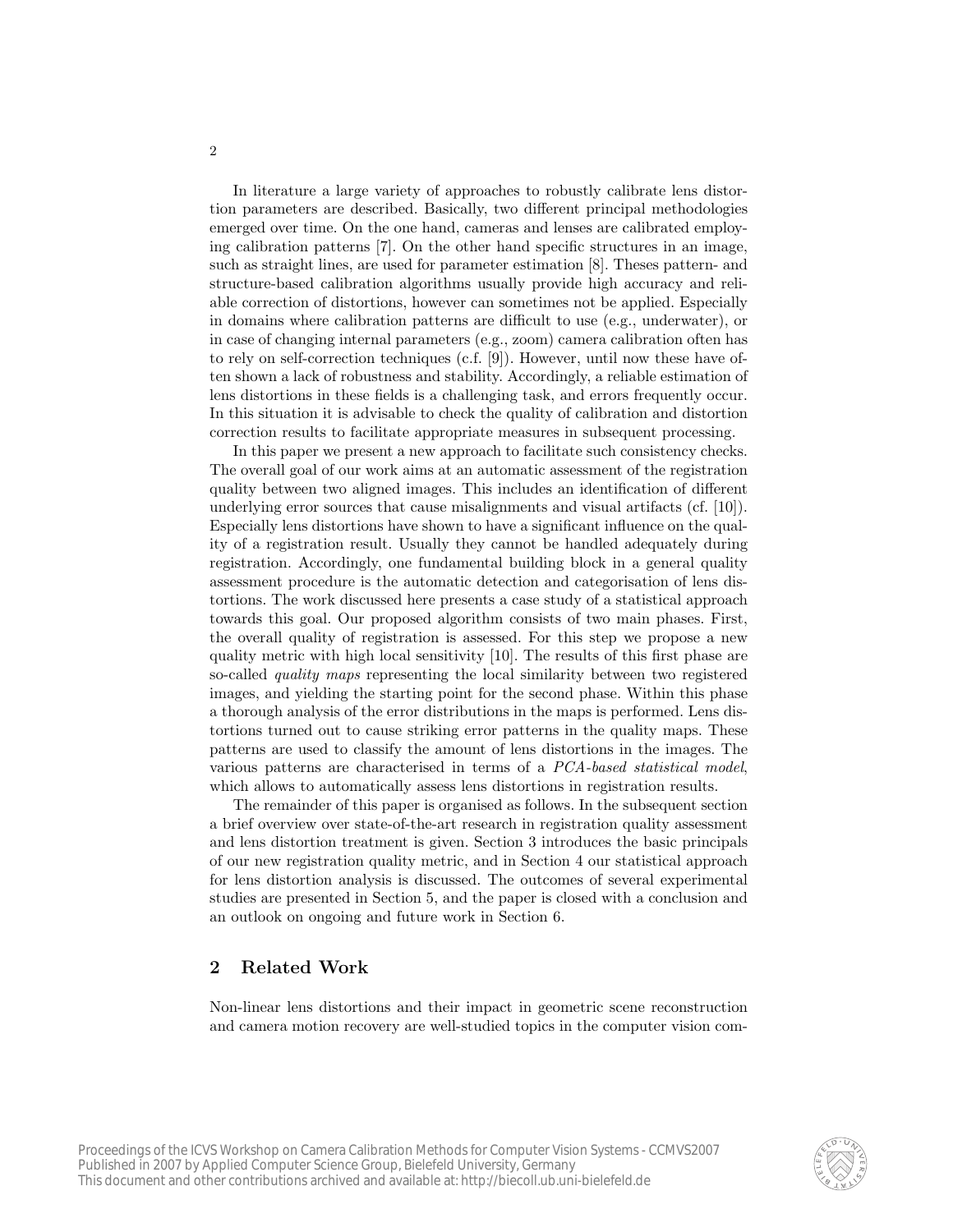munity (e.g., [6, 11]). Over the years countless approaches for lens calibration and distortion compensation in images emerged [7], which in many situations allow for robust and reliable camera calibration and image correction. Accordingly, Zhang [12] states that the best way of dealing with lens distortions in image processing is to perform an explicit calibration of the camera before acquiring the data to be processed. However, if such techniques cannot be applied, the estimation of calibration parameters becomes a significantly more challenging task. In addition, if parameters can be reconstructed using self-calibration, usually no assessment of their reliability is supplied. Especially in case of an integrated recovery of camera motion and lens distortions, as e.g. proposed in [13], a unique parameter reconstruction is often impossible, since linear and projective motion models can also compensate for lens distortions to a certain degree [14].

Consequently, in areas of applications where state-of-the-art techniques may fail to provide reliable results, complementing approaches are of great interest. They allow to assess the amount of lens distortions present in given images after correction. To this end we propose to perform a detailed analysis of registration results, and to exploit cues within image differences for assessment. Unfortunately, objectively assessing the quality of an image registration is still an unsolved problem. Common registration techniques [15] and related optimisation criteria often do not yield reliable quality measures for an overall objective assessment of the result. Neither feature-based criteria like the geometric reprojection error [5] nor featureless measures like the Mean Squared Error (MSE) [16] provide an objective metric for the final registration quality. Therefore the final quality assessment of registration results is often left to the user for visual inspection which is obviously not feasible for automatic procedures. Only few work has been published so far towards this direction [17].

We propose a new metric for objective registration quality assessment inspired by structural quality metrics from the field of *image* quality assessment [18]. The overall goal in this field is to quantify differences between images as they result, e.g., from image compressions. Related quality metrics often exploit structural image properties like local gradients [19], image entropy or mutual information [20]. In [21] a new Measure of Structural Similarity based on local image intensity statistics is proposed. With regard to registration quality assessment, however, all these measures have shown a lack of local sensitivity, since resulting error maps are usually interpreted by performing global error averaging. Our metric builds on [19], however, we follow a pattern recognition approach for analysis of the quality maps and avoid unspecific averaging schemes. The maps are interpreted as images with characteristic spatial intensity distributions. In analogy to statistical approaches using PCA to describe spatial patterns [22] eigen error patterns are calculated and serve as basis for an automatic analysis.

# 3 Objective Registration Quality Assessment

The first phase of our approach for automatic analysis of radial lens distortions in image registration consists of an objective assessment of the registration qual-

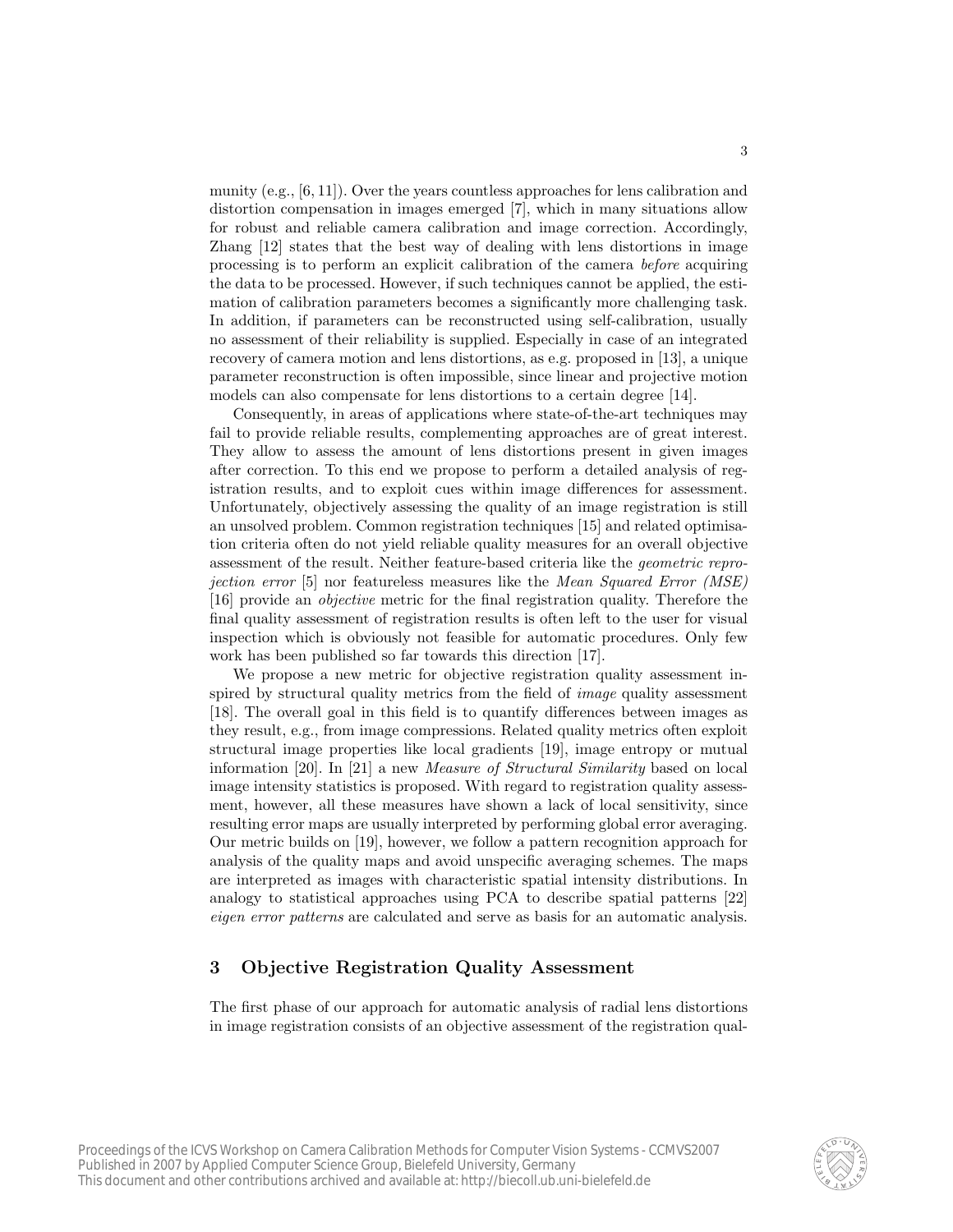ity between two images. We propose a new quality metric that aims to provide high local sensitivity. This is achieved laying strong emphasis on pixel-wise calculations. At the same time the metric allows for meaningful global assessments. The overall registration quality between two images is characterised in terms of a quality map that points out local structural differences between the images. The global energy of this map correlates well with the overall quality of the registration result. Accordingly, this can be used directly as a quality index for an objective assessment [10]. In addition and with regard to lens distortions, however, also the spatial error distribution contains valuable information.

In general, registration quality is deeply linked to pixel-wise differences between two registered images. Accordingly, detecting such differences yields cues for possible misalignments and registration failures. However, as outlined in more detail in [10], not all pixel-wise differences are directly related to registration failures, i.e., misalignments of corresponding pixels. This is due to image differences caused by other effects which cannot be compensated by improving the geometric registration of the images. Examples for these effects are vignetting or global illumination changes in the images. Hence, a quality metric has to distinguish between these two kinds of image differences, i.e., between registration errors that are related to structural image differences originating from the registration process, and visual errors that are due to differences between correctly aligned pixels. Visual errors may for example be due to changes in lighting conditions or moving objects. For lens distortion analysis mainly registration errors are of interest.

#### 3.1 Local Quality Criteria

To locally assess registration quality and visual appearance of two aligned images  $I_1$  and  $I_2$ , three different pixel-wise local quality criteria are initially calculated:

(i) Absolute Intensity Difference  $D$ . Differences within the pixel-wise intensity values of two images always provide cues for possible misalignment. The local intensity difference for each pixel position  $(x, y)$  is defined as follows:

$$
D(x, y) = |I_1(x, y) - I_2(x, y)| \tag{1}
$$

(ii) Edge Preservation Map E. Besides difference of intensities also the orientation of the gradient yields valuable cues for image comparisons. In [19] a metric for image fusion performance was proposed that exploits gradient magnitude and orientation for a perceptually motivated assessment of how well edge information is preserved during image fusion. In our experiments, especially the analysis of gradient orientation has turned out to provide important information for assessment of registration quality. We use the edge preservation map E proposed in [19], but only exploit the gradient orientation of two images:

$$
E(x,y) = \frac{\Gamma_{\alpha}}{1 + e^{k_{\alpha}(A(x,y) - \sigma_{\alpha})}}, \quad A(x,y) = 1 - \frac{|\alpha_1(x,y) - \alpha_2(x,y)|}{\pi/2}, \quad (2)
$$

where  $A(x, y)$  is a measure of difference in local orientation,  $\alpha_k = \tan^{-1}$  $\left(\frac{s_k^y(x,y)}{s_k^x(x,y)}\right),$ 

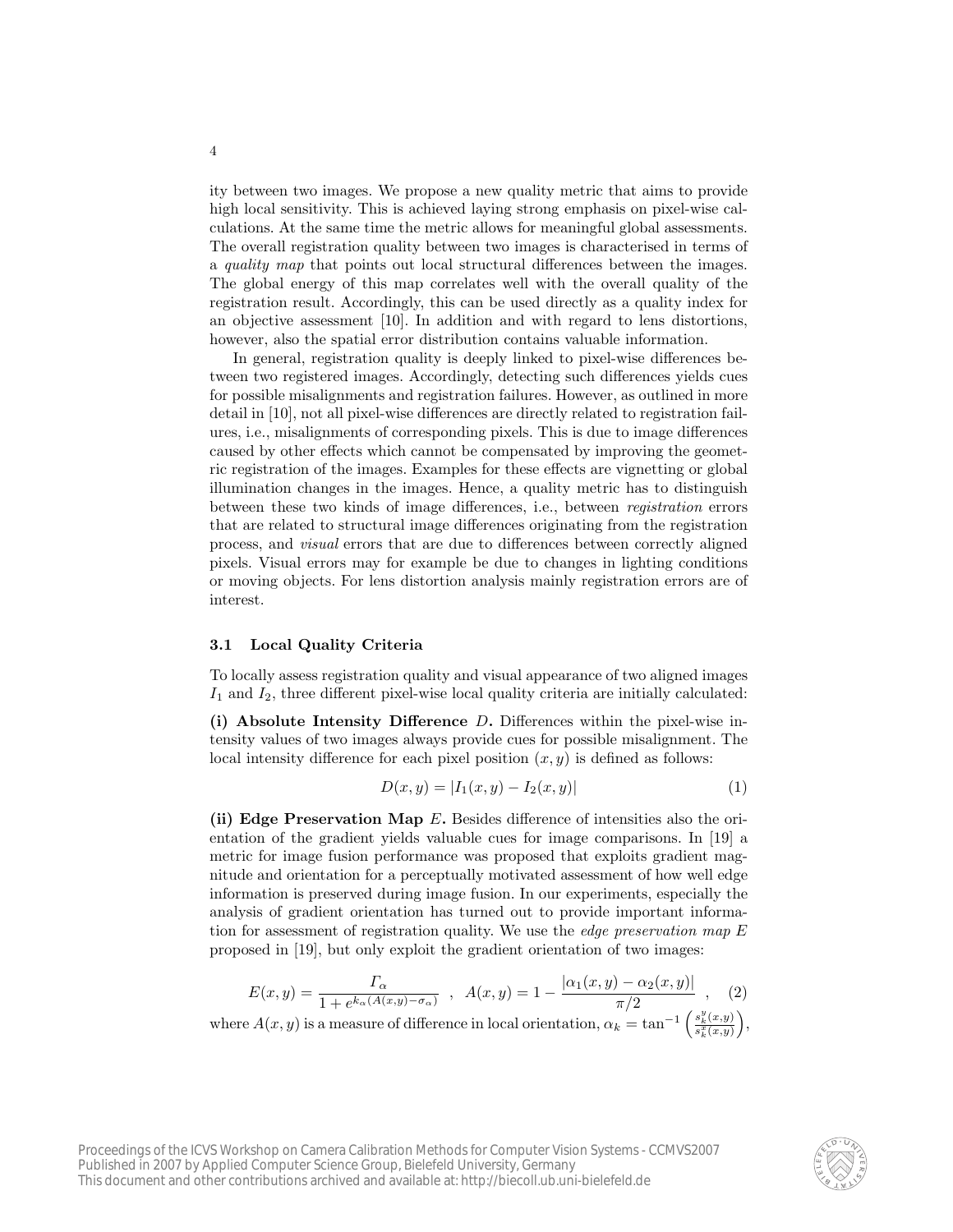and  $s_k^y(x, y)$  and  $s_k^x(x, y)$  are the results of the Sobel operator. The constants in the formulas are chosen according to the default values suggested by Xydeas et al. with  $\Gamma_{\alpha} = 0.9879$ ,  $k_{\alpha} = -22$  and  $\sigma_{\alpha} = 0.8$ , leading to values of E within the range of [0, 1] where 1 indicates identity in gradient orientation.

(iii) Structural Risk Map R. One criterion for assessing the image structure at a given pixel is the magnitude of the gradient. We use this value to assess the extent to which single pixels may give reliable cues for registration quality. At positions where the gradient magnitude is quite small in both images, structure is only weakly distinctive and its analysis may lead to wrong conclusions. Hence, these positions are excluded from structural analysis. The binary risk map R for marking non-relevant pixels in structural analysis is calculated as follows:

$$
R(x,y) = \begin{cases} 1, & \text{if } G_1(x,y) \le \theta_G \land G_2(x,y) \le \theta_G \\ 0, & \text{otherwise} \end{cases} \tag{3}
$$

where  $G_1$  and  $G_2$  are the local gradient magnitudes in both images and  $\theta_G$  a suitable threshold. Morphological dilation with a  $3 \times 3$  squared mask is applied to the risk map to also exclude pixels close to a homogeneous neighbourhood.

#### 3.2 Block-wise Error Pooling and Quality Map Generation

Given the local quality criteria, for each pixel position within the aligned images two binary decisions are carried out to detect registration and/or visual errors:

(a) Registration Error Detection. We assume a pixel  $(x, y)$  in a structured image section  $(R(x, y) = 0, Eq. 3)$  to show a registration error if its edge preservation value  $E(x, y)$  is smaller than a threshold  $\theta_E$ . This is chosen to indicate a significant mismatch in the local gradient orientation between both images.

(b) Visual Error Detection. A pixel is marked to show a visual error if the local image intensity difference exceeds a threshold  $\theta_D$ , provided that the pixel is allowed to vote for visual errors according to the risk map  $R(R(x, y) = 1,$ cf. Eq. 3), i.e., lying in a predominantly homogeneous neighbourhood.

The outcome of these two thresholding processes are two binary images indicating image pixels where an error of the given type exists between the registered images (for more details see [10]). In the context of lens distortion analysis only the registration error image is considered in subsequent steps. To preserve the local sensitivity provided by the pixel-wise calculations, a block-based voting scheme is applied for error pooling. This is in contrast to common image quality assessment techniques [18] where mainly a global assessment by averaging is carried out. In our case the binary registration error image is divided into blocks of size  $8 \times 8$  pixels, and for each block the relative amount of pixels with registration errors is determined. The result is then given by a final quality map where each pixel represents a single block, with its intensity value proportional to the ratio of pixels with registration errors in the related image section (see Fig. 1 for examples). Blocks with an error ratio below 10 percent are assumed to be free of errors and set to an intensity value of zero.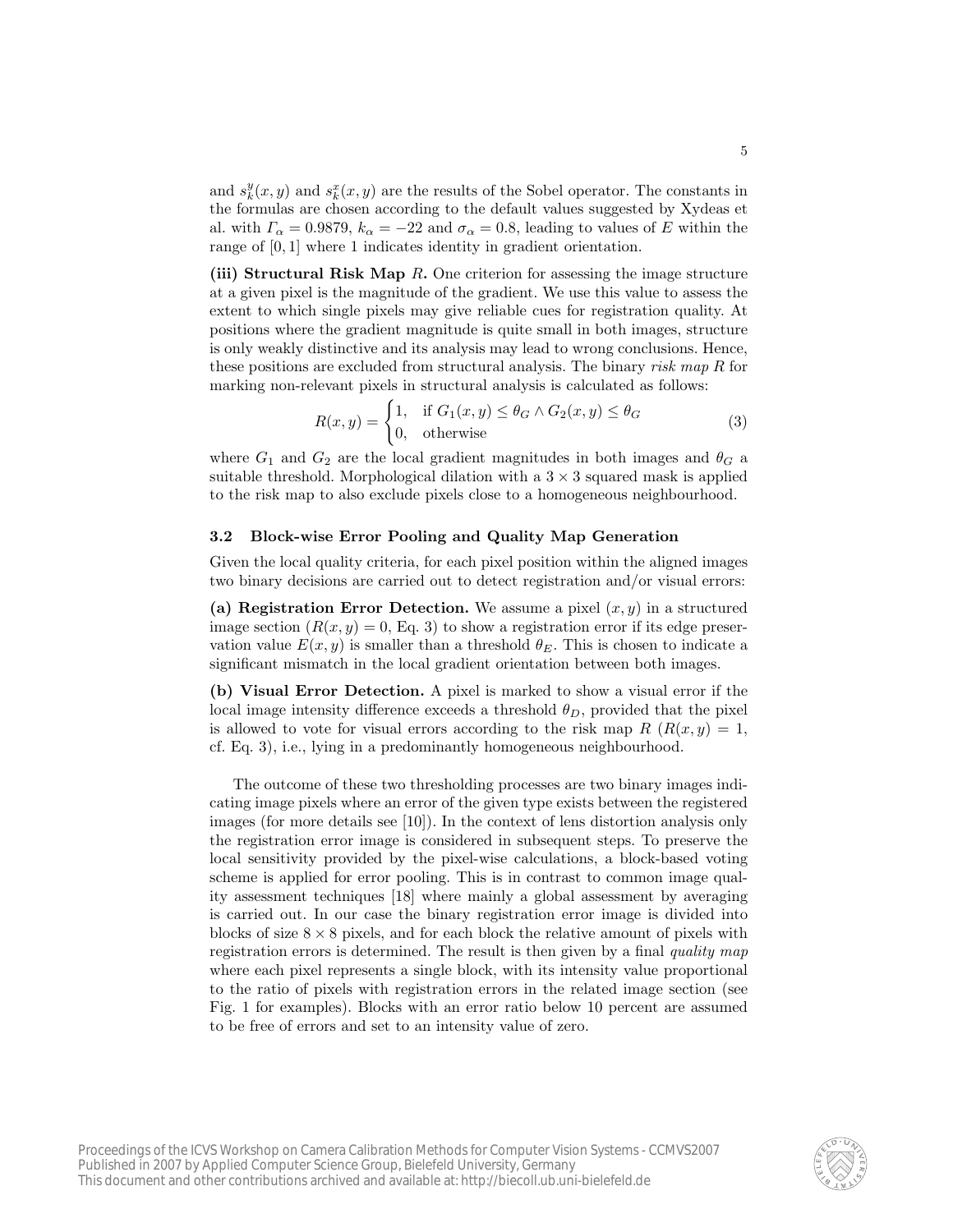### 4 Statistical Analysis of Lens Distortions

The formerly generated quality maps clearly indicate image sections where structural image differences occur, that are most likely related to misalignments of the images. With regard to registration quality evaluation and lens distortion detection especially the spatial distribution of these errors yields valuable cues.

If lens distortions are present in a pair of images, usually not all image regions are registered equally well. Linear transformations and homographies can only partially compensate for lens distortions. Accordingly, characteris-



Fig. 1. Example error maps (normalised) as resulting from a registration of distorted images.

tic spatial distributions of the blocks with errors, i.e., specific patterns, can be observed within the quality maps (Fig. 1). Depending on the actual amount of distortions present in both images these patterns are more or less pronounced and show a radial symmetric shape. Thus, a more detailed analysis of these patterns allows to categorise the amount of radial distortion present in the images and to assess their influence on the final registration result.

We apply a statistical approach to implicitly extract meaningful and discriminative characteristics of the patterns, based on a principal component analysis. The 2D quality maps are transformed into 1D feature vectors concatenating their rows. Given the vectors of a suitable set of training samples, the eigen-spectrum of the vector space is then calculated and a set of representative eigenvectors chosen [22], yielding the base for classifying unknown data (Subsec. 4.2).

#### 4.1 Training and Test Set Generation

To enable the statistical classification of unknown data a representative training set of image pairs with known distortions and related registration quality maps is required. Lens distortions in image analysis are usually modelled using a radialsymmetric non-linear *polynomial mapping* between ideal points **p** in undistorted images and related distorted points  $\mathbf{p}_d$  as observable in distorted images [5]:

$$
\mathbf{p} = \mathbf{p}_0 + (1 + k_1 \cdot r + k_2 \cdot r^2 + \ldots)(\mathbf{p}_d - \mathbf{p}_0)
$$
(4)

The  $k_i$  are called *distortion coefficients*,  $\mathbf{p}_0 = (x_0, y_0)$  denotes the center of radial distortion (which is often assumed to be identical to the principal point of the camera and the image center), and  $r = \parallel \mathbf{p}_d - \mathbf{p}_0 \parallel$  gives the Euclidean distance of any point  $p_d$  to the center of distortion. In practice it is very common to consider only the terms with even exponentials.

The automatic quantification of lens distortions in image data requires an appropriate metric. Basically, the coefficients  $k_i$  of the distortion model (Eq. 4) yield such a measure and could be used directly. However, as the direct reconstruction of several distortion coefficients is sometimes ambiguous, and since our primary goal here is to categorise the amounts of lens distortions in registration

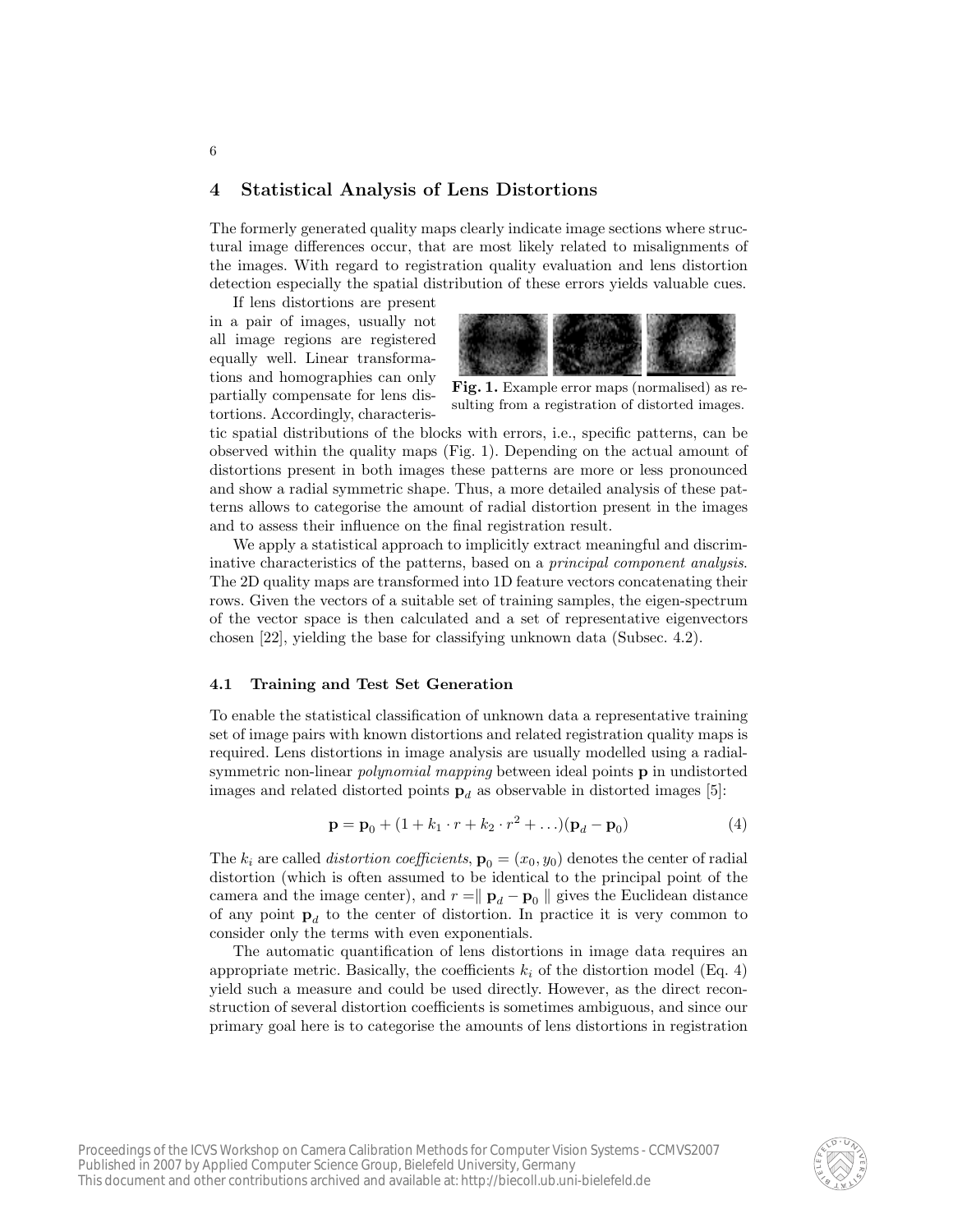rather than to reconstruct the coefficients of a specific distortion model, we apply two alternative metrics. On the one hand the distortion in the image pairs is characterised in terms of the maximum pixel offset caused by the applied distortion  $(\Delta_{max})$ , and on the other hand we use the average pixel offset of a selection of pixels resulting from a certain distortion  $(\Delta_{avg})$  as metric in our experiments.

A set of 12.400 image pairs was generated from a real image sequence, formerly corrected for radial lens distortions using a calibration pattern (Fig. 2). The images of each pair were related to each other by projective transformations, dominated by vertical translations with moderate offsets between 0 and 40 pixels, which usually enables a robust registra-



Fig. 2. An exemplary image pair as used in training and test, showing a planar, stony yard.

tion. The pairs were then artificially distorted with varying amounts of radial distortion, assuming the distortion center in the image center.  $k_2$  was chosen from the interval  $\left[0, 2.5 \cdot 10^{-6}\right]$ ,  $k_4 \in \left[0, 2.5 \cdot 10^{-11}\right]$ , and all other coefficients were set to zero. Accordingly,  $\Delta_{max} \in ]0,80]$  and  $\Delta_{avg} \in ]0,30]$ . Finally, the distorted pairs were registered by estimating homographies [1], and the registration quality was assessed applying our metric. The resulting maps resembled well patterns observed in registration of real images acquired in an underwater environment.

#### 4.2 PCA-based Classification

As described, the primary goal of our approach is to categorise the amounts of lens distortions in pairs of registered images. To this end we define four classes of different distortion levels (from small (index 1) to very strong distortion (index 4)) by splitting the intervals of  $\Delta_{max}$  and  $\Delta_{avg}$ , respectively, in four equidistant

sections each. For learning a subset of 12.000 pairs was chosen from the sample data and partitioned into these classes according to the amount of distortion. For each class a principal component analysis was performed. According to the eigen-spectrum of each class a number of eigenvectors between 5 and 10 appeared reasonable to form the corresponding eigenspaces, covering approximately between 60% and 80% of the overall variance within the data. For our experiments we use 5 or 10 eigenvectors for each class, respectively (Fig. 3). For classifying unknown quality maps we employ the original eigen-space approach as proposed in [22]. An unknown quality map is projected into each of the four eigen-spaces. Subsequently, the Euclidean distances between the original map and the reprojected maps are calculated. The minimum distance of all classes defines the final classification result. In addition, for the corresponding distorted image pair also the value of  $\Delta_{avg}$  is predicted. For this,



Fig. 3. The first 4 eigenvectors of the 10-D eigenspaces for the classes with least (left) and most (right) distortion, using  $\Delta_{avg}$  as distortion metric.

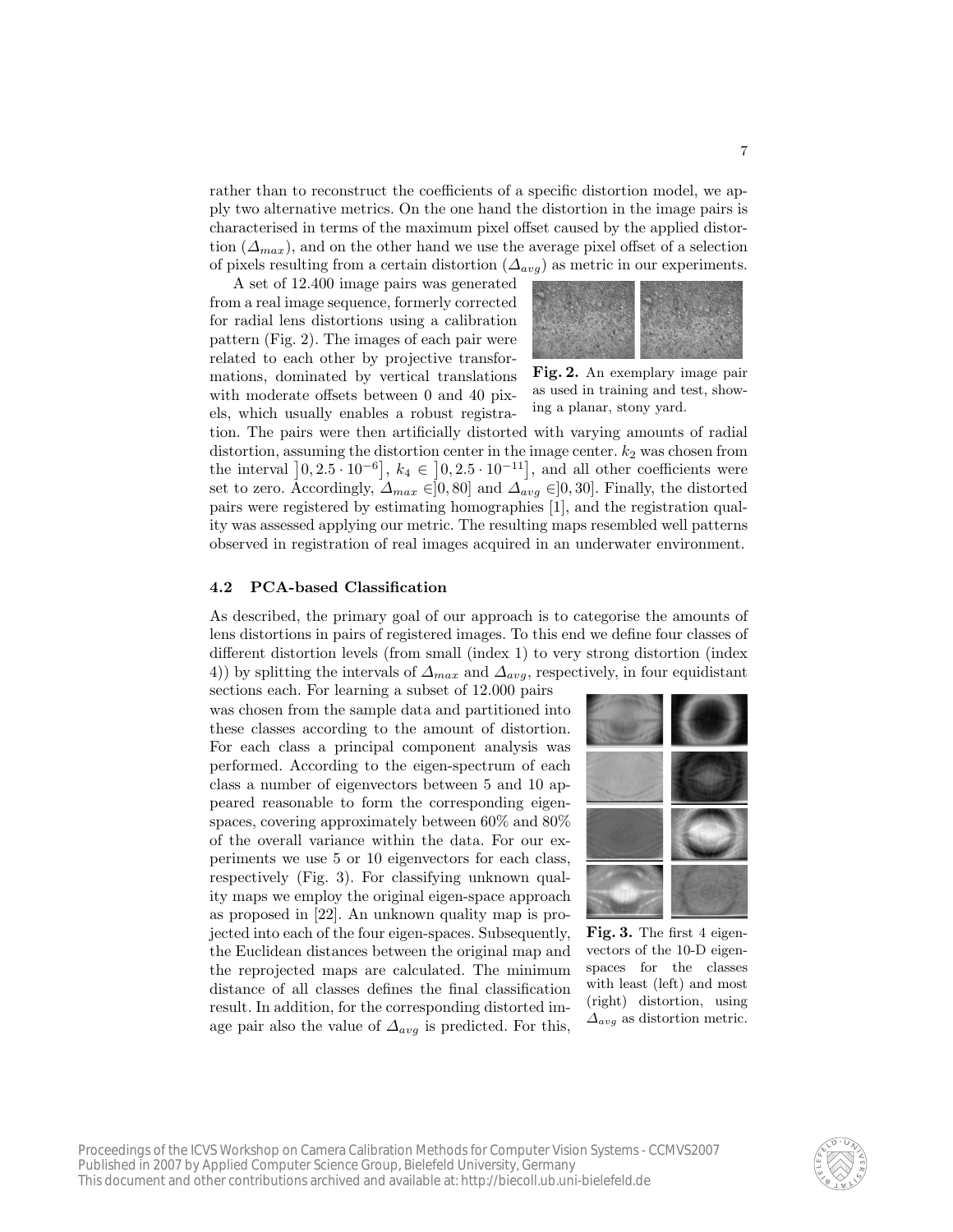the four nearest neighbours within the winning class are determined. Subsequently,  $\Delta_{avg}$  is calculated by weighted interpolation from the distortion values of these neighbours.

### 5 Results

The overall performance of our approach was tested on the remaining 400 images of the sample set of 12.400 images, not being part of the training set. In addition, we wanted to rule out that the approach just classifies the images according to the overall amount of errors present, but not due to its local distribution. For this, we used another 100 undistorted image pairs with low registration quality not caused by lens distortion. Low registration quality was simulated by adding error terms to individual parameters of the estimated homographies, with a magnitude of up to 1%. During classification image pairs with a minimal distance above a threshold were rejected and assumed to not belong to any of the four classes, hence, being free of distortions (class R). Figure 1 summarises the outcomes of the classification experiments in terms of the confusion matrices.

|  |  |                                                                    | (a) $\begin{bmatrix} 1 & 2 & 3 & 4 \end{bmatrix}$ R (b) $\begin{bmatrix} 1 & 2 & 3 & 4 \end{bmatrix}$ R (c) $\begin{bmatrix} 1 & 2 & 3 & 4 \end{bmatrix}$ R (d) $\begin{bmatrix} 1 & 2 & 3 & 4 \end{bmatrix}$ R |  |                                                                               |  |  |                                             |  |  |                                                     |  |
|--|--|--------------------------------------------------------------------|-----------------------------------------------------------------------------------------------------------------------------------------------------------------------------------------------------------------|--|-------------------------------------------------------------------------------|--|--|---------------------------------------------|--|--|-----------------------------------------------------|--|
|  |  | $1 \parallel 17 \parallel 7 \parallel 0 \parallel 0 \parallel 0$   |                                                                                                                                                                                                                 |  | $1 \begin{pmatrix} 18 & 5 & 0 & 1 & 0 & 1 & 23 & 7 & 1 & 0 & 0 \end{pmatrix}$ |  |  |                                             |  |  | $1 26\;4\;1\;0 0$                                   |  |
|  |  | 2  652114 0                                                        |                                                                                                                                                                                                                 |  | 2   6 49 13 5   0                                                             |  |  | $2 14\;56\;12\;5 0$                         |  |  | $2 \mid 8 \; 58 \; 18 \; 2 \mid 1$                  |  |
|  |  | $3 \parallel 0$ 25 79 26 0                                         |                                                                                                                                                                                                                 |  | 3   0 33 70 27   0                                                            |  |  | $3 \mid 1 \n23 \n115 \n21 \mid 0$           |  |  | $3 \mid 0$ 23 102 32 3                              |  |
|  |  | $4 \parallel 1 \parallel 2 \parallel 30 \parallel 140 \parallel 0$ |                                                                                                                                                                                                                 |  | $4 \mid 0 \mid 4 \mid 22 \mid 147 \mid 0$                                     |  |  | $4 \mid 1 \quad 2 \quad 39 \quad 80 \mid 0$ |  |  | $4 \begin{bmatrix} 0 & 2 & 32 & 88 \end{bmatrix}$ 0 |  |
|  |  |                                                                    | R 36 20 16 2 26 R 29 1 20 2 48 R 45 20 3 0 32                                                                                                                                                                   |  |                                                                               |  |  |                                             |  |  | R 28 3 2 2 65                                       |  |

(a)  $\#$ EV= 5,  $\Delta_{max}$  (b)  $\#$ EV= 10,  $\Delta_{max}$  (c)  $\#$ EV= 5,  $\Delta_{avg}$  (d)  $\#$ EV= 10,  $\Delta_{avg}$ 

Table 1. Results of the PCA-based quality map classification in terms of confusion matrices (rows, groundtruth, and columns, classification results), using either 5 or 10 eigenvectors (EV) for modelling the class-specific eigen-spaces, and  $\Delta_{max}$  or  $\Delta_{avg}$ .

The best classification results were obtained using 10 eigenvectors and  $\Delta_{avg}$ as metric, leading to a classification rate of almost 70%. A number of 10 eigenvectors has shown to be preferable compared to using only 5 vectors for each class for both metrics. From the confusion matrices it is obvious that miss classification occurs predominantly between neighbouring classes. This can be explained at least in part by the discretization of the amount of distortion into distinct classes. Furthermore, in case that quality maps from distortion-free image pairs are miss classified, they are mainly classified into class 1. This is consistent as this class represents small distortions, hence, hard to distinguish from nearly error-free non distorted samples.

In addition to these categorisation tests, we performed an extended experiment to recover directly the values of the distortion metric  $\Delta_{avg}$  for distorted test samples.  $\Delta_{avg}$  was interpolated from the training vectors that were most similar to the distorted test pattern. The roots of the mean squared errors for comparing recovered values for  $\Delta_{avg}$  for the 400 distorted test patterns with groundtruth are shown in Table 2, separately for each class.

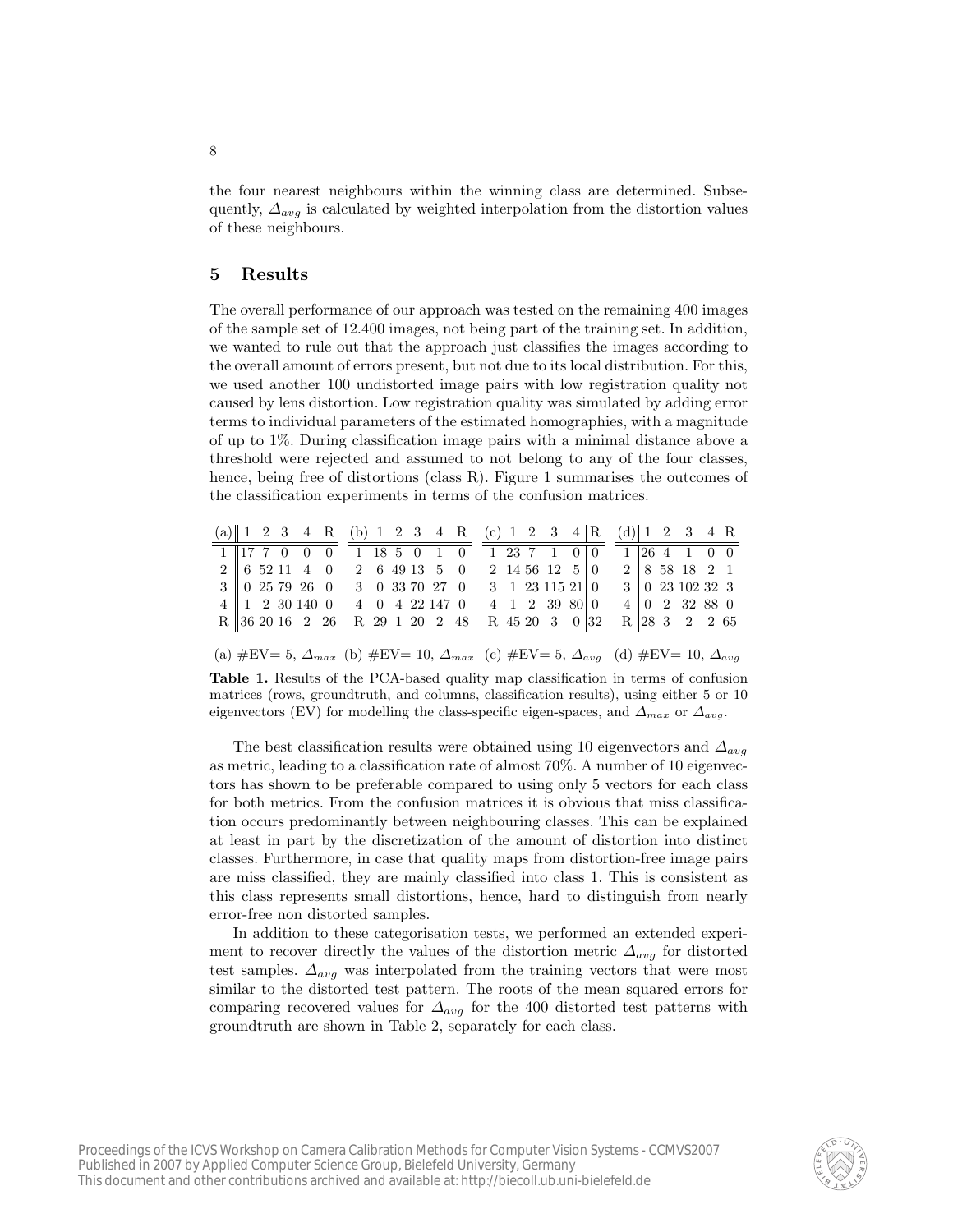| #Eigenvectors | Class 1       | Class 2          | Class 3        | Class 4           |
|---------------|---------------|------------------|----------------|-------------------|
| per Class     | (small dist.) | (moderate dist.) | (strong dist.) | (very str. dist.) |
| 10            | 3.48          | 4.73             | $5.13\,$       | 4.85              |
|               | 3.56          | 4.79             | 5.19           | 4.93              |

Table 2. Results of interpolating exact distortion values from similar training patterns. The values comprise the roots of the MSE between groundtruth and predicted values, given a dynamic range of  $\Delta_{avg}$  in our experiments equal to an interval of [0, 30].

These results provide a deeper insight into the distinctiveness of the approach. The prediction results support the potential of our approach to adequately capture the amount of distortions in image pairs. In the majority of test cases the tendency of the algorithm to assess the distortion amount is quite satisfying, and a useful accuracy in reconstruction of distortion measurements can be achieved.

## 6 Conclusion

Lens distortions are known to have a serious impact on image registration results. In addition to common approaches for determining adequate correction coefficients for distortion compensation from calibration patterns or scene structures, we propose a new paradigm for detecting and categorising non-linear distortion effects in registered images. The main idea of our approach is to extract information about distortions present in aligned images from an analysis of registration quality. Based on a local quality assessment metric and principal component based modelling of spatial error distributions, our approach allows to robustly categorise the amount of lens distortions present in images. Also first attempts for a direct prediction of distortion values have underlined the potential of the approach. Ongoing work aims at extended tests on real data, and a regressionbased prediction of distortion values from the data, presumably without explicitly defining different distortion categories in advance. Furthermore, additional error types, for example due to dynamic scene parts, will be considered and added to the overall objective quality assessment procedure.

### Acknowledgements

This work was supported by a fellowship within the Postdoc-Programme of the German Academic Exchange Service (DAAD). The authors also would like to thank Rafael Garcia and Armagan Elibol from the Underwater Vision Lab Girona for providing test image sequences and related camera calibration data.

### References

1. Mann, S., Picard, R.W.: Video orbits of the projective group: A new perspective on image mosaicing. Technical Report 338, MIT Media Laboratory Perceptual Computing Section (1996)